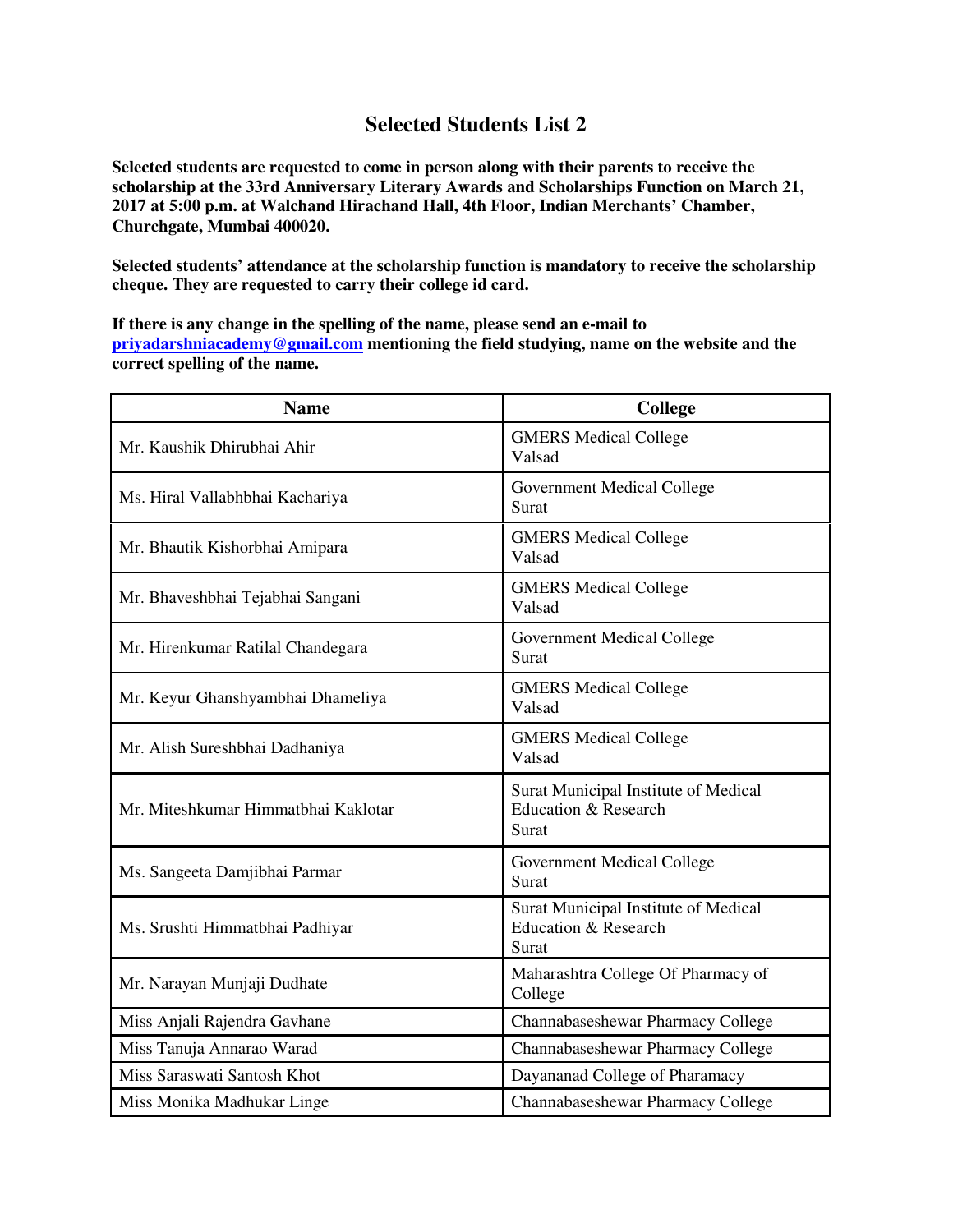| Miss Pooja Bhagwanrao Patil           | Channabaseshewar Pharmacy College                                                |
|---------------------------------------|----------------------------------------------------------------------------------|
| Mr. Hanmant Madhukar Jhetkar          | Channabaseshewar Pharmacy College                                                |
| Mr. mokshada Chandrakant Vtikar       | Channabaseshewar Pharmacy College                                                |
| Mr. Mohdin Imam Bagwan                | Channabaseshewar Pharmacy College                                                |
| Mr. Akbarkhan Ajijkhan Pathan         | Channabaseshewar Pharmacy College                                                |
| Mr. Mehul Rameshbhai Limbasiya        | Anand Homoeopathic Medical College<br>Anand                                      |
| Mr. Sudhirbhai Bhayabhai Kavad        | <b>GMERS Medical College</b><br>Valsad                                           |
| Ms. Pragna Durlabhbhai Ghoghari       | Government Medical College<br>Surat                                              |
| Mr. Niralkumar Laljibhai Ghevariya    | Surat Municipal Institute of Medical<br><b>Education &amp; Research</b><br>Surat |
| Mr. Dilip Gobarbhai Dhola             | <b>Government Medical College</b><br>Surat                                       |
| Ms. Daksha Chhaganbhai Katariya       | <b>Government Medical College</b><br>Surat                                       |
| Mr. Nitinkumar Madhubhai Hadiya       | Government Medical College<br>Surat                                              |
| Mr. Shaileshbhai Mansukhbhai Makwana  | <b>GMERS Medical College</b><br>Valsad                                           |
| Mr. Ketan Dhirubhai Bodar             | Shri M. P. Shah Govt. Medical College<br>Jamnagar                                |
| Mr. Jaydipkumar Bhupatbhai Jalondhara | Government Medical College<br>Surat                                              |
| Mr. Lalji Mangalbhai Hadiya           | <b>Government Medical College</b><br>Surat                                       |
| Ms. Mahekashan Aadil Patel            | Y. M. T. Homoeopathic Medical College<br>Kharghar                                |
| Mr. Chirag Dilipbhai Kanani           | <b>GMERS Medical College</b><br>Valsad                                           |
| Mr. Pratik Bhimajibhai Kalsariya      | <b>GMERS Medical College</b><br>Valsad                                           |
| Mr. Vaibhav Kanubhai Gajera           | Government Medical College<br>Surat                                              |
| Miss Sana Abdulhai Shaikh             | Channabaseshewar Pharmacy College                                                |
| Mr. Dnyaneshwar Baliram Todakari      | Channabaseshewar Pharmacy College                                                |
| Mr Rajatsingh Ranjitsingh Thakur      | Dayananad College of Pharamacy                                                   |